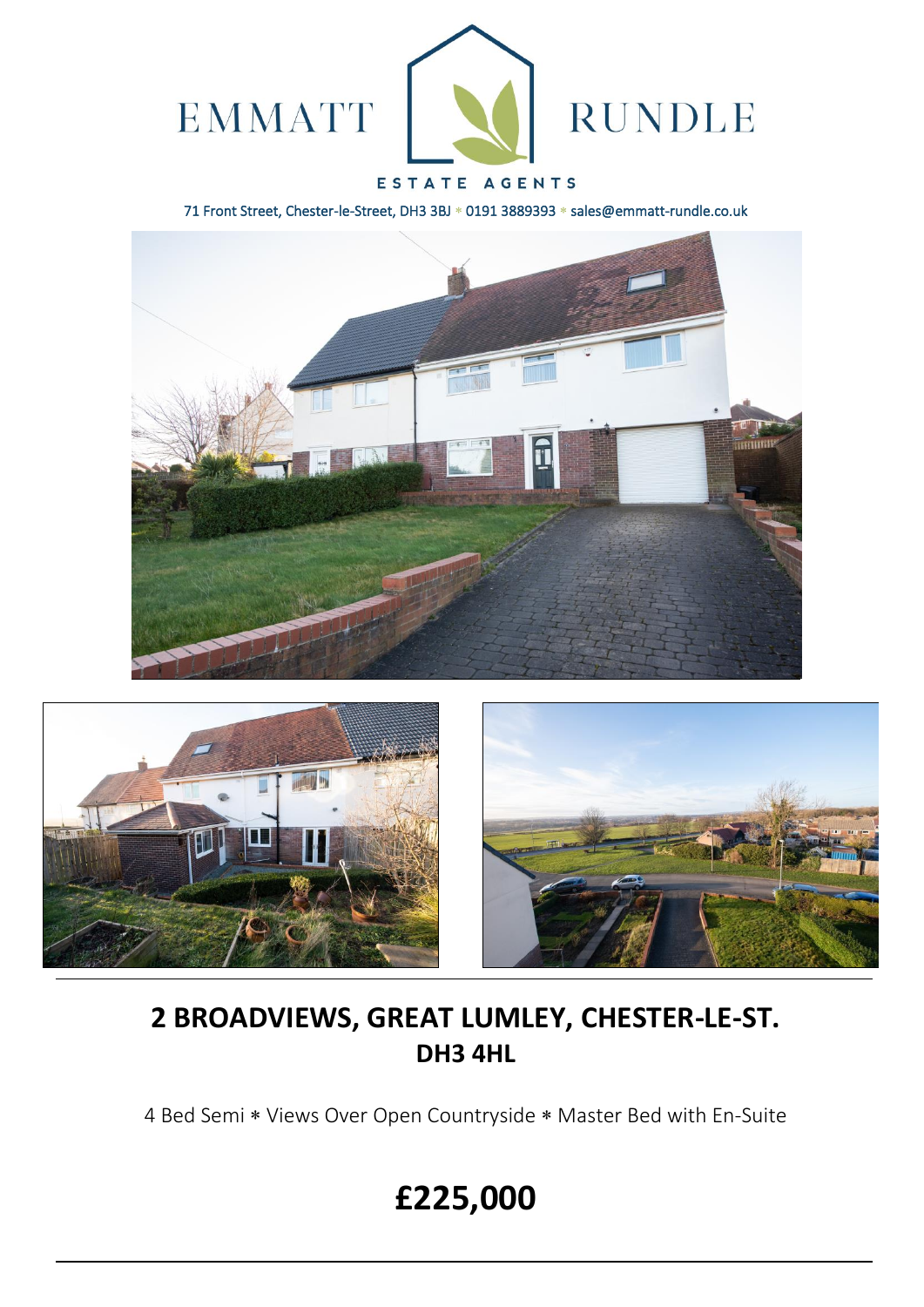#### DESCRIPTION

A rare opportunity to purchase this four bedroom semi-detached house on a superb site with views over open countryside, situated at the periphery of this sought-after village. The property has been altered, extended and improved to provide large family-sized accommodation and has a number of attractive features including spacious lounge with multi-fuel burning stove, through dining room with French doors to garden, kitchen with Rangemaster oven, master bedroom with en-suite shower room, well-appointed family bathroom, two further double bedrooms to first floor, and staircase to large second floor bedroom and storage room. There is a long block paved driveway to front providing ample off-road parking together with a large attached garage leading to study/day room to rear. The property benefits from gas central heating via combi boiler and UPVC double glazing throughout.

#### TENURE - Freehold

### DIRECTIONS

From the south end of Front Street take the first exit at the roundabout, at the next two roundabouts take the second exit straight over towards Great Lumley, continue on the B1284 and take the first right onto Back Lane, take the second left, bear to the left and the house is on the right-hand side.

#### GROUND FLOOR

#### LOUNGE

13'9" (4.19m) x 13' (3.96m) Multi fuel burning stove in feature brick fire niche & timber mantel, oak flooring, venetian blind, radiator

ENTRANCE HALL **ENTRANCE HALL Composite door**, spindle staircase, understair cupboard, radiator





**THROUGH** DINING ROOM 9'5" (2.87m) x 8'6" (2.59m) Oak flooring, French doors to garden, vertical blind, radiator

# KITCHEN/DINING ROOM

11'4" (3.45m) x 8'10" (2.69m) A range of wall & base units in oak finish, granite worksurfaces, Belfast sink with mixer tap, professional range with 5 gas burner hob and double oven, brick tiled splashbacks, radiator

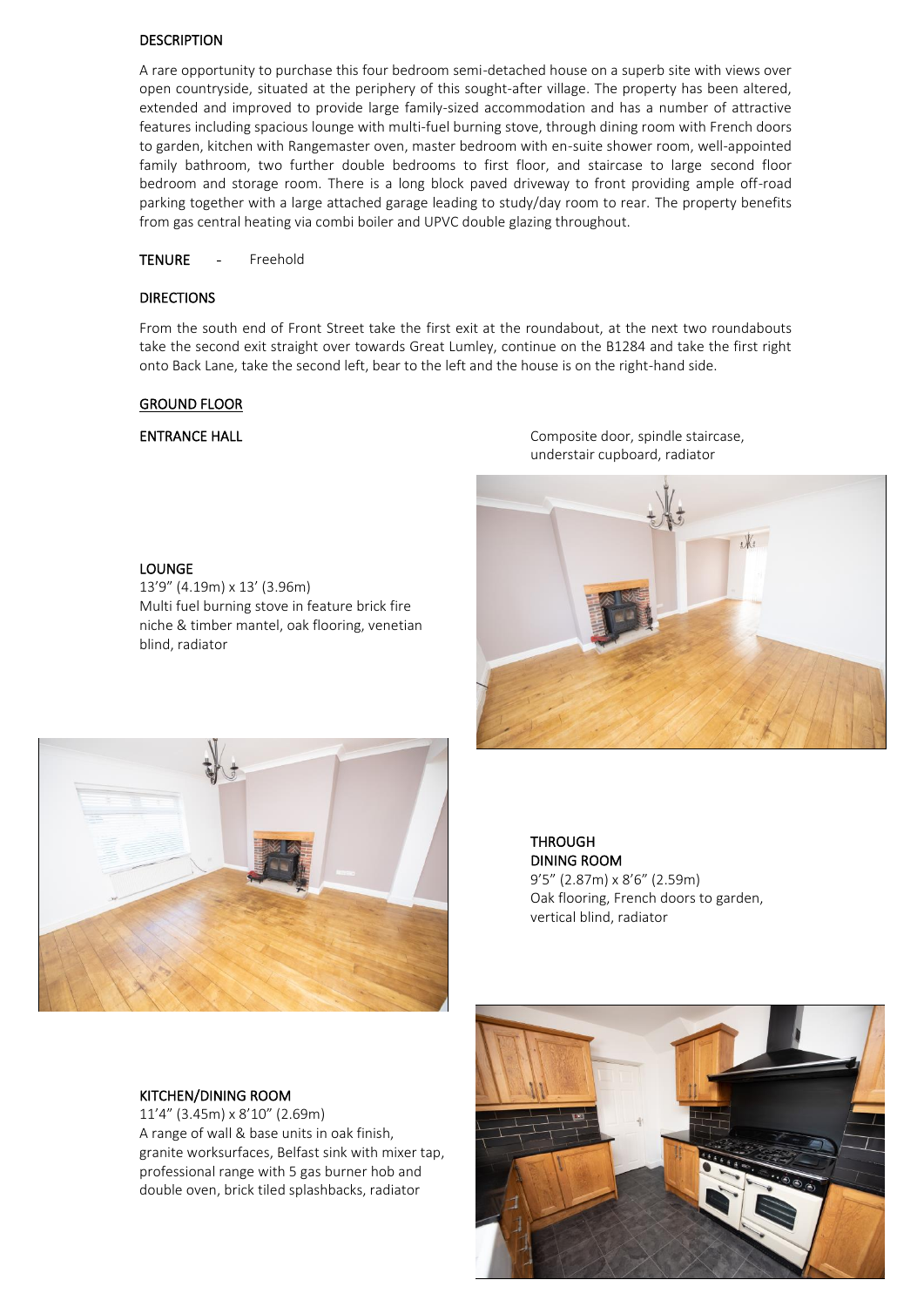

# FIRST FLOOR

# BEDROOM 1

17'4" (5.28m) x 11'2" (3.40m) Vertical blinds, radiator

#### STUDY/OFFICE

12'6" (3.81m) x 6'8" (2.03m) Access through garage, wood laminate flooring, roller blind, UPVC door to rear







# EN-SUITE

Suite in white, WC, pedestal hand basin, walk-in shower, chrome combi shower with rainfall fitting, ceramic tiled walls & floor, downlighters, extractor fan, roller blind, chrome towel radiator